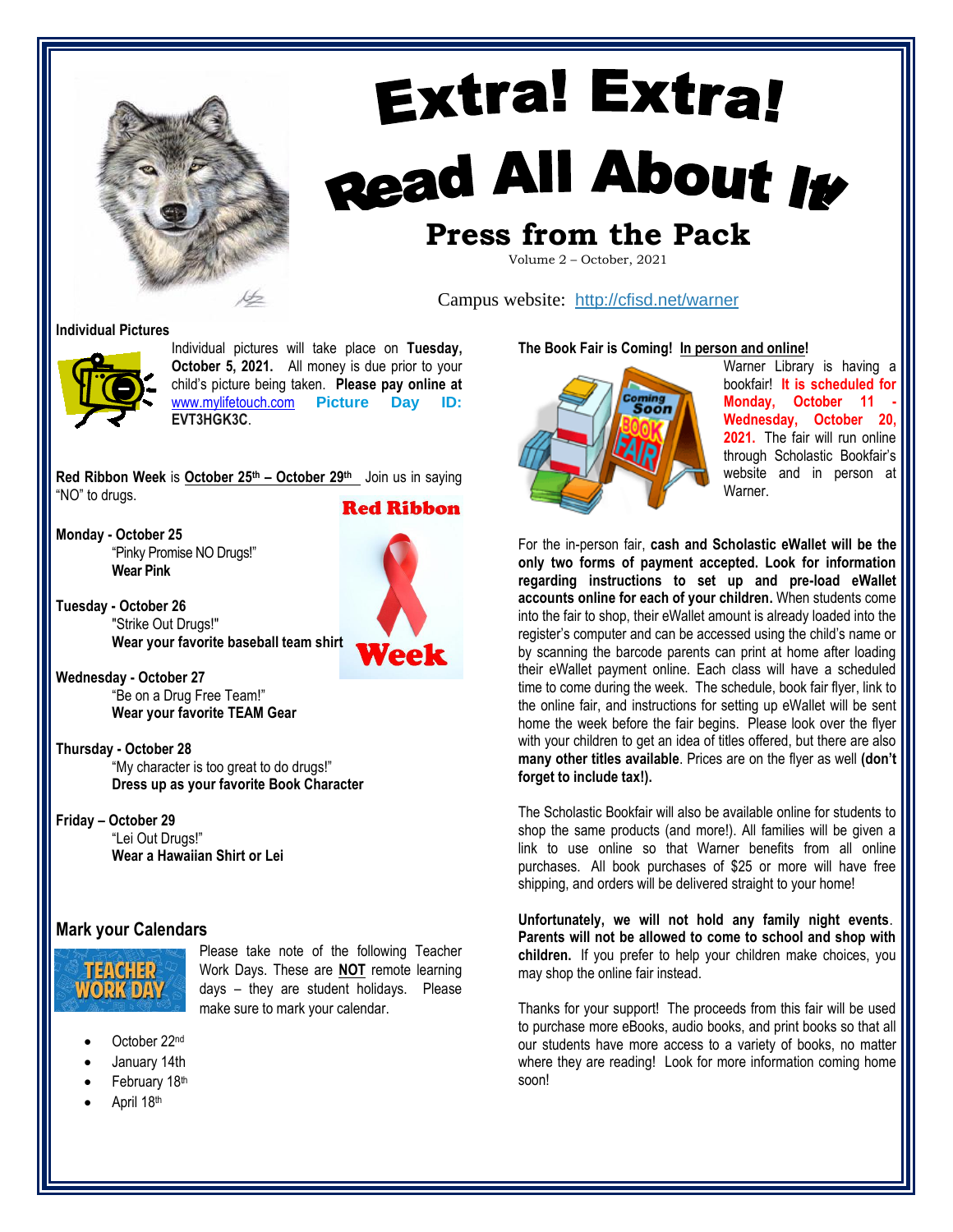#### **Community Mental Health Fair – October 6, 2021**



#### **HORIZONS OPEN REFERRAL PERIOD**

If you are interested in nominating your child for Spring 2021- 2022 GT screening, please click on the link below to request a form. Once your request is received, our counselor, Mrs. Rocchi, will send you a nomination form to be completed and returned no later than November 30, 2021, to your child's homeroom teacher.

**Nomination Request:** <https://forms.gle/FzrqnT5U33YXMgrp7>



#### **School Messenger 2021-2022**

SchoolMessenger is CFISD's emergency notification system. Stay informed with important school messages in the palm of your hand! Opt in today for SMS notifications.

**Text "Y" to 67587**.

#### **Save the date for the CFISD Health Expo**





FREE TO THE PUBLIC

#### **Amazon Smile**

Do you shop on Amazon? Simply go to smile.amazon.com and type



**Warner Elementary PTO** in the search box. Once you select You shop. Amazon gives. Warner a portion of your purchase will be donated to Warner every

time you shop! You only have to designate Warner the first time, after that, you will go to smile.amazon.com each time to start your order. See attached flyer.

#### **Attendance**



Your child's success is directly related to excellent attendance. Our overall "Roll Call" school attendance rate is an indicator on our state accountability rating and affects Warner's overall success. Students arriving after 8:40 a.m. are tardy. **Attendance is marked daily at 10:00 a.m.**  Students who are absent should submit a written excuse (parent note or doctor's excuse)

upon returning to school or you may email it to Warner@cfisd.net. Excessive tardies/absences will be referred to the district's truancy officer.

#### **Credit by Exam**



Students in grades K-5 will have four opportunities during the school year to use "credit-by-exam" to accelerate to another grade level. Students will only have one opportunity to test for each grade level considered.

To apply to take the test to skip kindergarten, a student must be 5 by September 1, and registered in a CFISD school. To apply to take the test to skip grade 1, a student must be 6 by September 1, and enrolled in a CFISD school.

Students who earn scores of 80% or better on each component of the credit-by-exam will qualify to advance one grade. Only one grade level may be "skipped" each year. No retests will be given.

If you are interested in getting more information about credit-byexam, please contact the school counselor at 281-213-1650 extension 149110.

#### **Electronic Communication**

Please refer to the following guidelines regarding communication:

- Newsletters and other communiqués will be distributed electronically. If you do not have access to e-mail, you may access weekly newsletters by going online to [www.cfisd.net/warner](http://www.cfisd.net/warner) click on "Newsletters".
- Parents of students that are here on campus will still need to check their child's backpack/binder daily for any graded papers or teacher communication.
- Additional flyers, etc. that cannot be sent electronically will be sent home on Tuesdays.

## **Follow Warner Elementary on Twitter @WarnerCFISD**

**Lwitter3**